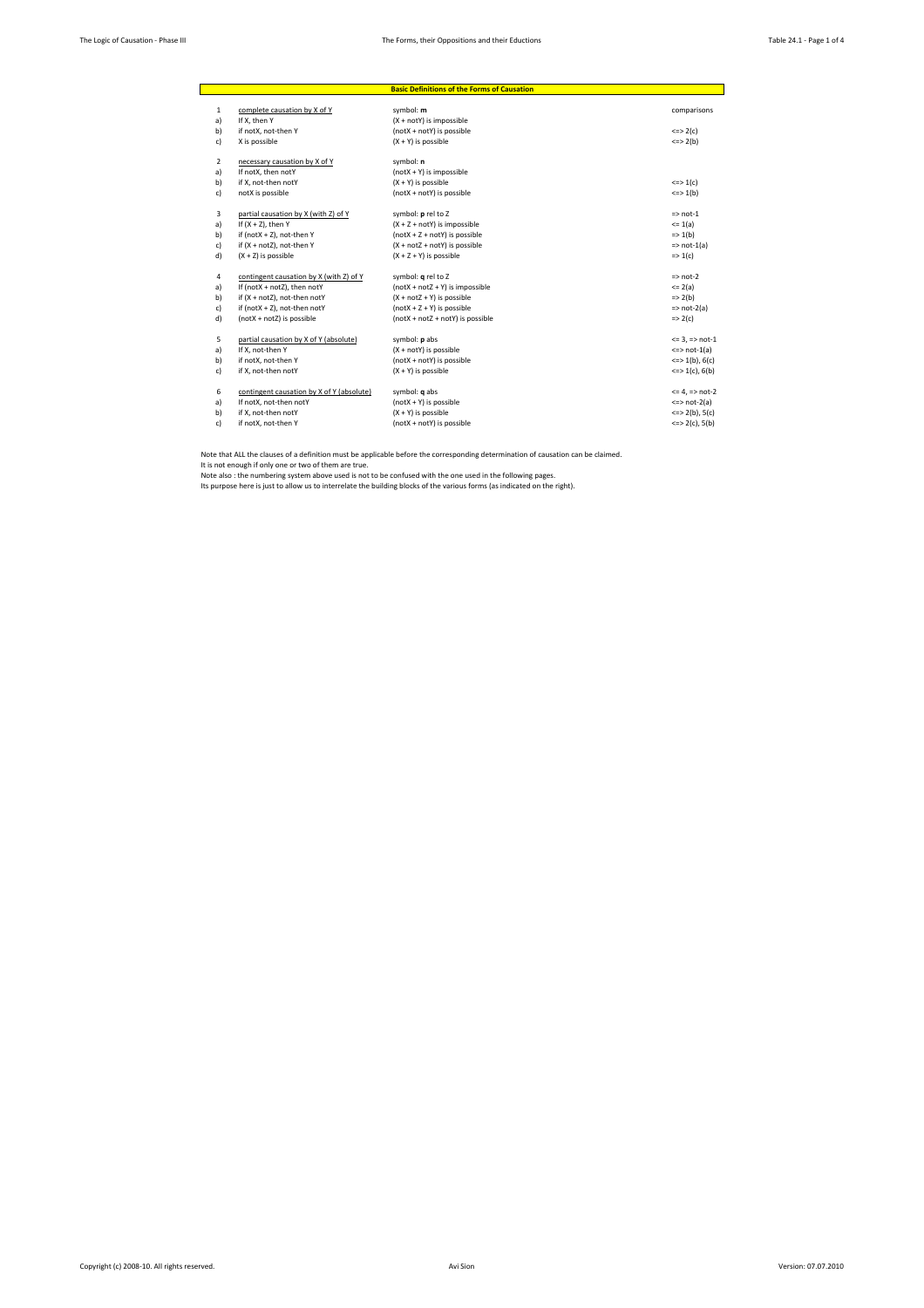| $\#$           | <b>Compound and Elementary Forms of Causation</b> |                                                                                                                  |  |  |  |
|----------------|---------------------------------------------------|------------------------------------------------------------------------------------------------------------------|--|--|--|
|                | symbol                                            | text                                                                                                             |  |  |  |
| $\mathbf{1}$   | mn                                                | <b>CAUSATIVE FORMS (XY)</b>                                                                                      |  |  |  |
| 2a             | mq abs                                            | X is a complete and necessary cause of Y<br>X is a complete and contingent cause of Y                            |  |  |  |
| 2b             | mq rel to Z                                       | X is a complete and (complemented by Z) contingent cause of Y                                                    |  |  |  |
| 2c             | mq rel to notZ                                    | X is a complete and (complemented by notZ) contingent cause of Y                                                 |  |  |  |
| 3a             | np abs                                            | X is a necessary and partial cause of Y                                                                          |  |  |  |
| 3b             | np rel to Z                                       | X is a necessary and (complemented by Z) partial cause of Y                                                      |  |  |  |
| 3c             | np rel to notZ                                    | X is a necessary and (complemented by notZ) partial cause of Y                                                   |  |  |  |
| 4a             | pq abs                                            | X is a partial and contingent cause of Y                                                                         |  |  |  |
| 4b             | pq rel to Z                                       | X (complemented by Z) is a partial and contingent cause of Y                                                     |  |  |  |
| 4c<br>5        | pq rel to notZ<br>m                               | X (complemented by notZ) is a partial and contingent cause of Y<br>X is a complete cause of Y                    |  |  |  |
| 6              | 'n                                                | X is a necessary cause of Y                                                                                      |  |  |  |
| 7a             | p abs                                             | X is a partial cause of Y                                                                                        |  |  |  |
| 7 <sub>h</sub> | p rel to Z                                        | X (complemented by Z) is a partial cause of Y                                                                    |  |  |  |
| 7c             | p rel to notZ                                     | X (complemented by notZ) is a partial cause of Y                                                                 |  |  |  |
| 8a             | q abs                                             | X is a contingent cause of Y                                                                                     |  |  |  |
| 8b             | q rel to Z                                        | X (complemented by Z) is a contingent cause of Y                                                                 |  |  |  |
| 8c             | q rel to notZ                                     | X (complemented by notZ) is a contingent cause of Y                                                              |  |  |  |
|                |                                                   | <b>PREVENTIVE FORMS (XnotY)</b>                                                                                  |  |  |  |
| $\mathbf{1}$   | mn                                                | X is a complete and necessary cause of notY                                                                      |  |  |  |
| 2a<br>2b       | mq abs<br>mq rel to Z                             | X is a complete and contingent cause of notY<br>X is a complete and (complemented by Z) contingent cause of notY |  |  |  |
| 2c             | mq rel to notZ                                    | X is a complete and (complemented by notZ) contingent cause of notY                                              |  |  |  |
| 3a             | np abs                                            | X is a necessary and partial cause of notY                                                                       |  |  |  |
| 3b             | np rel to Z                                       | X is a necessary and (complemented by Z) partial cause of notY                                                   |  |  |  |
| 3c             | np rel to notZ                                    | X is a necessary and (complemented by notZ) partial cause of notY                                                |  |  |  |
| 4a             | pq abs                                            | X is a partial and contingent cause of notY                                                                      |  |  |  |
| 4b             | pq rel to Z                                       | X (complemented by Z) is a partial and contingent cause of notY                                                  |  |  |  |
| 4c             | pg rel to notZ                                    | X (complemented by notZ) is a partial and contingent cause of notY                                               |  |  |  |
| 5              | m                                                 | X is a complete cause of notY                                                                                    |  |  |  |
| 6              | n<br>p abs                                        | X is a necessary cause of notY                                                                                   |  |  |  |
| 7a<br>7b       |                                                   | X is a partial cause of notY                                                                                     |  |  |  |
| 7c             | p rel to Z<br>p rel to notZ                       | X (complemented by Z) is a partial cause of notY<br>X (complemented by notZ) is a partial cause of notY          |  |  |  |
| 8a             | q abs                                             | X is a contingent cause of notY                                                                                  |  |  |  |
| 8b             | q rel to Z                                        | X (complemented by Z) is a contingent cause of notY                                                              |  |  |  |
| 8с             | q rel to notZ                                     | X (complemented by notZ) is a contingent cause of notY                                                           |  |  |  |
|                |                                                   | <b>INVERSE CAUSATIVE FORMS (notXnotY)</b>                                                                        |  |  |  |
| $\,1\,$        | mn                                                | notX is a complete and necessary cause of notY                                                                   |  |  |  |
| 2a             | mq abs                                            | notX is a complete and contingent cause of notY                                                                  |  |  |  |
| 2 <sub>b</sub> | mq rel to Z                                       | notX is a complete and (complemented by Z) contingent cause of notY                                              |  |  |  |
|                |                                                   |                                                                                                                  |  |  |  |
| 2c             | mq rel to notZ                                    | notX is a complete and (complemented by notZ) contingent cause of notY                                           |  |  |  |
| 3a             | np abs                                            | notX is a necessary and partial cause of notY                                                                    |  |  |  |
| 3b             | np rel to Z                                       | notX is a necessary and (complemented by Z) partial cause of notY                                                |  |  |  |
| 3c             | np rel to notZ                                    | notX is a necessary and (complemented by notZ) partial cause of notY                                             |  |  |  |
| 4a             | pq abs                                            | notX is a partial and contingent cause of notY                                                                   |  |  |  |
| 4b<br>4c       | pq rel to Z<br>pq rel to notZ                     | notX (complemented by Z) is a partial and contingent cause of notY                                               |  |  |  |
| 5              | m                                                 | notX (complemented by notZ) is a partial and contingent cause of notY<br>notX is a complete cause of notY        |  |  |  |
| 6              | n.                                                | notX is a necessary cause of notY                                                                                |  |  |  |
| 7a             | p abs                                             | notX is a partial cause of notY                                                                                  |  |  |  |
| 7b             | p rel to Z                                        | notX (complemented by Z) is a partial cause of notY                                                              |  |  |  |
| 7c             | p rel to notZ                                     | notX (complemented by notZ) is a partial cause of notY                                                           |  |  |  |
| 8a             | q abs                                             | notX is a contingent cause of notY                                                                               |  |  |  |
| 8b             | q rel to Z                                        | notX (complemented by Z) is a contingent cause of notY                                                           |  |  |  |
| 8с             | q rel to notZ                                     | notX (complemented by notZ) is a contingent cause of notY                                                        |  |  |  |
|                |                                                   | <b>INVERSE PREVENTIVE FORMS (notXY)</b>                                                                          |  |  |  |
| $\,$ 1<br>2a   | mn<br>mq abs                                      | notX is a complete and necessary cause of Y<br>notX is a complete and contingent cause of Y                      |  |  |  |
| 2 <sub>b</sub> | mq rel to Z                                       | notX is a complete and (complemented by Z) contingent cause of Y                                                 |  |  |  |
| 2c             | mq rel to notZ                                    | notX is a complete and (complemented by notZ) contingent cause of Y                                              |  |  |  |
| За             | np abs                                            | notX is a necessary and partial cause of Y                                                                       |  |  |  |
| 3b             | np rel to Z                                       | notX is a necessary and (complemented by Z) partial cause of Y                                                   |  |  |  |
| зс             | np rel to notZ                                    | notX  is a necessary and (complemented by notZ) partial cause of Y                                               |  |  |  |
| 4a             | pq abs                                            | notX is a partial and contingent cause of Y                                                                      |  |  |  |
| 4b             | pq rel to Z                                       | notX (complemented by Z) is a partial and contingent cause of Y                                                  |  |  |  |
| 4c             | pq rel to notZ                                    | notX (complemented by notZ) is a partial and contingent cause of Y                                               |  |  |  |
| 5              | m                                                 | notX is a complete cause of Y                                                                                    |  |  |  |
| 6              | 'n                                                | notX is a necessary cause of Y                                                                                   |  |  |  |
| 7a<br>7b       | p abs<br>p rel to Z                               | notX is a partial cause of Y                                                                                     |  |  |  |
| 7c             | p rel to notZ                                     | notX (complemented by Z) is a partial cause of Y<br>notX (complemented by notZ) is a partial cause of Y          |  |  |  |
| 8a             | q abs                                             | notX is a contingent cause of Y                                                                                  |  |  |  |
| 8b<br>8c       | q rel to Z<br>q rel to notZ                       | notX (complemented by Z) is a contingent cause of Y<br>notX (complemented by notZ) is a contingent cause of Y    |  |  |  |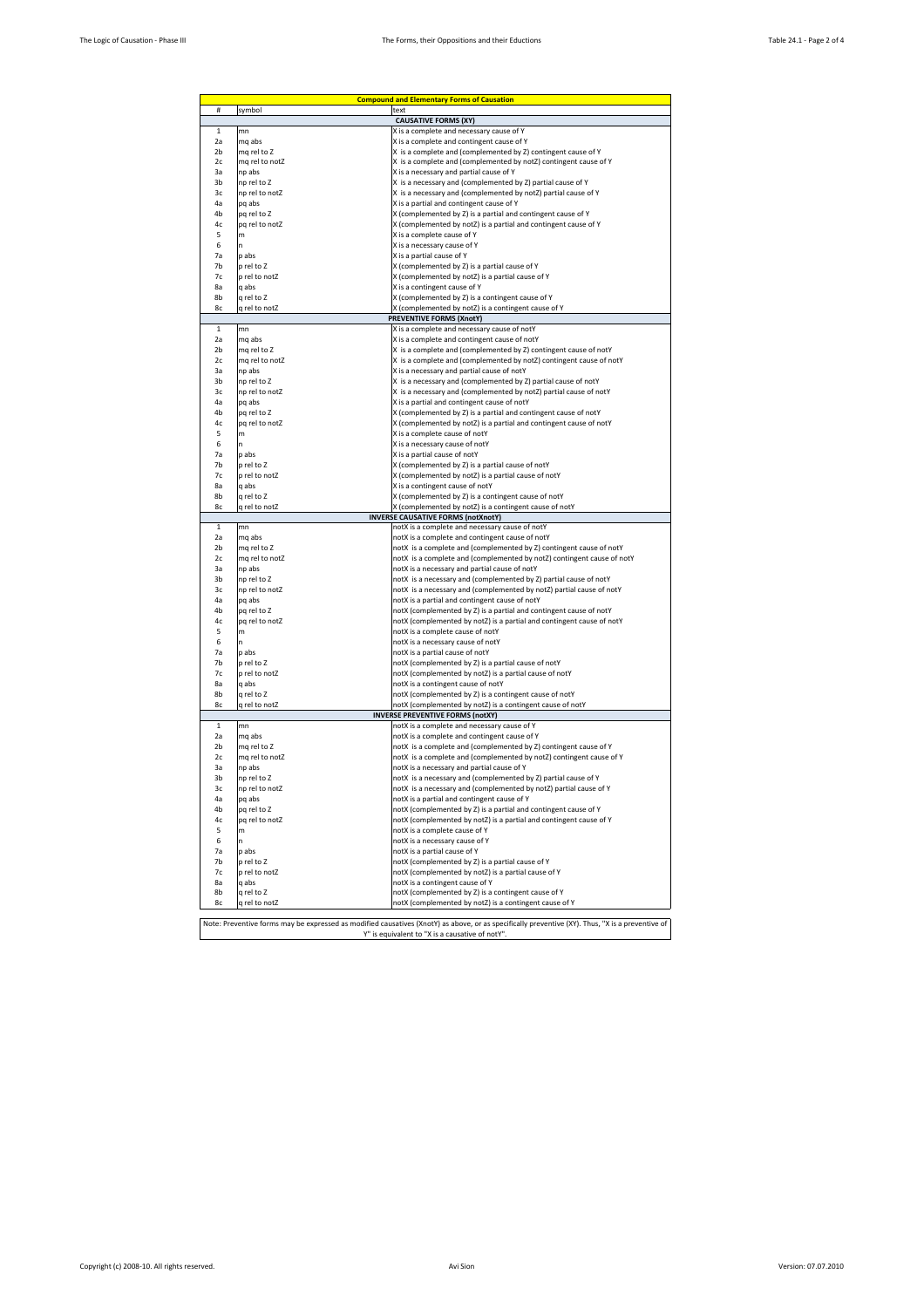| <b>MAIN OPPOSITIONS OF THE CAUSATIVE FORMS</b> |                                                            |                                                                                                                                                     |  |  |
|------------------------------------------------|------------------------------------------------------------|-----------------------------------------------------------------------------------------------------------------------------------------------------|--|--|
|                                                | m                                                          | X is a complete cause of Y                                                                                                                          |  |  |
| DENIES                                         | (is contrary to)                                           |                                                                                                                                                     |  |  |
|                                                | causatives:                                                |                                                                                                                                                     |  |  |
| 8a                                             | q abs                                                      | X is a contingent cause of Y                                                                                                                        |  |  |
| 8b                                             | q rel to Z                                                 | X (complemented by Z) is a contingent cause of Y                                                                                                    |  |  |
| 8c                                             | q rel to notZ                                              | X (complemented by notZ) is a contingent cause of Y                                                                                                 |  |  |
| 5                                              | preventives:<br>m                                          | X is a complete cause of notY                                                                                                                       |  |  |
| 6                                              | n                                                          | X is a necessary cause of notY                                                                                                                      |  |  |
| 7a                                             | p abs                                                      | X is a partial cause of notY                                                                                                                        |  |  |
| 7b                                             | p rel to Z                                                 | X (complemented by Z) is a partial cause of notY                                                                                                    |  |  |
| 7c                                             | p rel to notZ                                              | X (complemented by notZ) is a partial cause of notY                                                                                                 |  |  |
| 8a                                             | q abs                                                      | X is a contingent cause of notY                                                                                                                     |  |  |
| 8b<br>8c                                       | q rel to Z                                                 | X (complemented by Z) is a contingent cause of notY                                                                                                 |  |  |
|                                                | q rel to notZ<br><b>NEITHER IMPLIES NORE DENIES</b>        | X (complemented by notZ) is a contingent cause of notY                                                                                              |  |  |
|                                                | causatives:                                                |                                                                                                                                                     |  |  |
| 5                                              | m                                                          | X is a complete cause of Y                                                                                                                          |  |  |
| 6                                              | n                                                          | X is a necessary cause of Y                                                                                                                         |  |  |
| 7a                                             | p abs                                                      | X is a partial cause of Y                                                                                                                           |  |  |
| 7b                                             | p rel to Z                                                 | X (complemented by Z) is a partial cause of Y                                                                                                       |  |  |
| 7c                                             | p rel to notZ                                              | X (complemented by notZ) is a partial cause of Y                                                                                                    |  |  |
|                                                |                                                            |                                                                                                                                                     |  |  |
| 6                                              | n<br>DENIES (is contrary to)                               | X is a necessary cause of Y                                                                                                                         |  |  |
|                                                | causatives:                                                |                                                                                                                                                     |  |  |
| 7a                                             | p abs                                                      | X is a partial cause of Y                                                                                                                           |  |  |
| 7b                                             | p rel to Z                                                 | X (complemented by Z) is a partial cause of Y                                                                                                       |  |  |
| 7c                                             | p rel to notZ                                              | X (complemented by notZ) is a partial cause of Y                                                                                                    |  |  |
|                                                | preventives:                                               |                                                                                                                                                     |  |  |
| 5                                              | m                                                          | X is a complete cause of notY                                                                                                                       |  |  |
| 6                                              | n                                                          | X is a necessary cause of notY                                                                                                                      |  |  |
| 7a                                             | p abs                                                      | X is a partial cause of notY                                                                                                                        |  |  |
| 7b                                             | p rel to Z                                                 | X (complemented by Z) is a partial cause of notY                                                                                                    |  |  |
| 7c                                             | p rel to notZ                                              | X (complemented by notZ) is a partial cause of notY                                                                                                 |  |  |
| 8a<br>8b                                       | q abs<br>q rel to Z                                        | X is a contingent cause of notY<br>X (complemented by Z) is a contingent cause of notY                                                              |  |  |
| 8c                                             | q rel to notZ                                              | X (complemented by notZ) is a contingent cause of notY                                                                                              |  |  |
|                                                | NEITHER IMPLIES NORE DENIES                                |                                                                                                                                                     |  |  |
|                                                | causatives:                                                |                                                                                                                                                     |  |  |
| 5                                              | m                                                          | X is a complete cause of Y                                                                                                                          |  |  |
| 6                                              | n                                                          | X is a necessary cause of Y                                                                                                                         |  |  |
| 8a                                             | q abs                                                      | X is a contingent cause of Y                                                                                                                        |  |  |
| 8b                                             | q rel to Z                                                 | X (complemented by Z) is a contingent cause of Y                                                                                                    |  |  |
| 8c                                             | q rel to notZ                                              | X (complemented by notZ) is a contingent cause of Y                                                                                                 |  |  |
|                                                |                                                            |                                                                                                                                                     |  |  |
| 7b                                             | p rel to Z                                                 | X (complemented by Z) is a partial cause of Y                                                                                                       |  |  |
|                                                | IMPLIES (subalternates)                                    |                                                                                                                                                     |  |  |
| 7а                                             | causatives:<br>p abs                                       | X is a partial cause of Y                                                                                                                           |  |  |
|                                                | DENIES (is contrary to)                                    |                                                                                                                                                     |  |  |
|                                                | causatives:                                                |                                                                                                                                                     |  |  |
| 5                                              | m                                                          | X is a complete cause of Y                                                                                                                          |  |  |
| 7c                                             | p rel to notZ                                              | X (complemented by notZ) is a partial cause of Y                                                                                                    |  |  |
|                                                | preventives:                                               |                                                                                                                                                     |  |  |
|                                                |                                                            |                                                                                                                                                     |  |  |
| 5                                              | m                                                          | X is a complete cause of notY                                                                                                                       |  |  |
| 7b                                             | p rel to Z                                                 | X (complemented by Z) is a partial cause of notY                                                                                                    |  |  |
| 8c                                             | q rel to notZ                                              | X (complemented by notZ) is a contingent cause of notY                                                                                              |  |  |
|                                                | NEITHER IMPLIES NORE DENIES                                |                                                                                                                                                     |  |  |
|                                                | causatives:                                                |                                                                                                                                                     |  |  |
| 6                                              | n.                                                         | X is a necessary cause of Y                                                                                                                         |  |  |
| 8a                                             | q abs                                                      | X is a contingent cause of Y                                                                                                                        |  |  |
| 8b<br>8c                                       | q rel to Z<br>q rel to notZ                                | X (complemented by Z) is a contingent cause of Y                                                                                                    |  |  |
|                                                | preventives:                                               | X (complemented by notZ) is a contingent cause of Y                                                                                                 |  |  |
| 6                                              | n                                                          | X is a necessary cause of notY                                                                                                                      |  |  |
| 7a                                             | p abs                                                      | X is a partial cause of notY                                                                                                                        |  |  |
| 7c                                             | p rel to notZ                                              | X (complemented by notZ) is a partial cause of notY                                                                                                 |  |  |
| 8a                                             | q abs                                                      | X is a contingent cause of notY                                                                                                                     |  |  |
| 8b                                             | q rel to Z                                                 | X (complemented by Z) is a contingent cause of notY                                                                                                 |  |  |
|                                                |                                                            |                                                                                                                                                     |  |  |
| 8b                                             | q rel to Z                                                 | X (complemented by Z) is a contingent cause of Y                                                                                                    |  |  |
|                                                | IMPLIES (subalternates)                                    |                                                                                                                                                     |  |  |
| 8a                                             | causatives:<br>q abs                                       |                                                                                                                                                     |  |  |
|                                                | DENIES (is contrary to)                                    | X is a contingent cause of Y                                                                                                                        |  |  |
|                                                | causatives:                                                |                                                                                                                                                     |  |  |
| 6                                              | n.                                                         | X is a necessary cause of Y                                                                                                                         |  |  |
| 8c                                             | q rel to notZ                                              | X (complemented by notZ) is a contingent cause of Y                                                                                                 |  |  |
|                                                | preventives:                                               |                                                                                                                                                     |  |  |
| 6                                              | n                                                          | X is a necessary cause of notY                                                                                                                      |  |  |
| 7c                                             | p rel to notZ                                              | X (complemented by notZ) is a partial cause of notY                                                                                                 |  |  |
| 8b                                             | q rel to Z                                                 | X (complemented by Z) is a contingent cause of notY                                                                                                 |  |  |
|                                                | NEITHER IMPLIES NORE DENIES                                |                                                                                                                                                     |  |  |
|                                                | causatives:                                                |                                                                                                                                                     |  |  |
| 5                                              | m                                                          | X is a complete cause of Y                                                                                                                          |  |  |
| 7a                                             | p abs                                                      | X is a partial cause of Y                                                                                                                           |  |  |
| 7b<br>7c                                       | p rel to Z<br>p rel to notZ                                | X (complemented by Z) is a partial cause of Y                                                                                                       |  |  |
|                                                | preventives:                                               | X (complemented by notZ) is a partial cause of Y                                                                                                    |  |  |
| 5                                              | m                                                          | X is a complete cause of notY                                                                                                                       |  |  |
| 7a                                             | p abs                                                      | X is a partial cause of notY                                                                                                                        |  |  |
| 7b                                             | p rel to Z                                                 | X (complemented by Z) is a partial cause of notY                                                                                                    |  |  |
| 8a                                             | q abs                                                      | X is a contingent cause of notY                                                                                                                     |  |  |
| 8с                                             | q rel to notZ                                              | X (complemented by notZ) is a contingent cause of notY                                                                                              |  |  |
|                                                |                                                            |                                                                                                                                                     |  |  |
|                                                |                                                            |                                                                                                                                                     |  |  |
|                                                |                                                            | SIMILARLY FOR THE IMPLICATIONS OF THE PREVENTIVE, INVERSE CAUSATIVE AND INVERSE PREVENTIVE FORMS, MUTADIS MUTANDIS                                  |  |  |
|                                                |                                                            | > Also note: although separately there are no implications between the causative and preventive forms of p abs and q abs, the compounds pq abs      |  |  |
|                                                | causative and pq abs preventive are identical.             |                                                                                                                                                     |  |  |
|                                                | to S or notS forms with the same items (i.e. PR or PnotR). | > On the other hand, nothing can be inferred from denying m, n, p or q – except that denying p or q abs implies denial of, respectively, p or q rel |  |  |